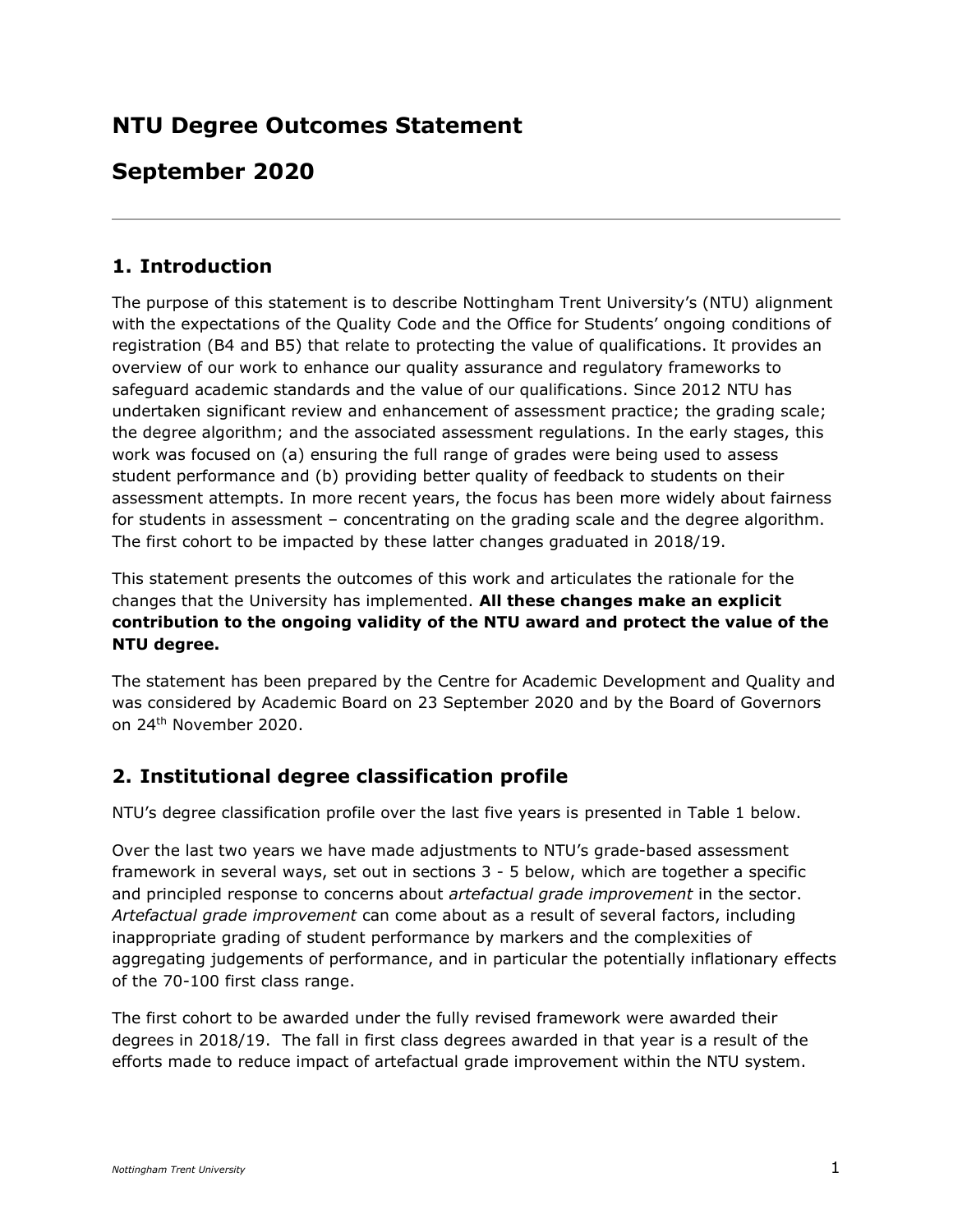|                       | 2014/15         |               | 2015/16         |               | 2016/17         |               | 2017/18         |               | 2018/19         |               |
|-----------------------|-----------------|---------------|-----------------|---------------|-----------------|---------------|-----------------|---------------|-----------------|---------------|
|                       | No.<br>students | $\frac{0}{0}$ | No.<br>students | $\frac{0}{0}$ | No.<br>students | $\frac{0}{0}$ | No.<br>students | $\frac{0}{0}$ | No.<br>students | $\frac{0}{0}$ |
| 1st                   | 1074            | 21.6%         | 1149            | 21.5%         | 1275            | 21.8%         | 1509            | 25.0%         | 1058            | 17.5%         |
| 2.1                   | 2458            | 49.5%         | 2565            | 48.1%         | 2917            | 49.9%         | 2961            | 49.0%         | 3134            | 51.9%         |
| Combined<br>1st / 2.1 | 3532            | 71.1%         | 3714            | 69.6%         | 4192            | 71.7%         | 4470            | 74.0%         | 4192            | 69.4%         |
| 2.2                   | 1269            | 25.5%         | 1393            | 26.1%         | 1427            | 24.4%         | 1378            | 22.8%         | 1601            | 26.5%         |
| 3rd                   | 167             | 3.4%          | 226             | 4.2%          | 227             | 3.9%          | 196             | $3.2\%$       | 245             | 4.1%          |
| Total                 | 4968            | 100%          | 5333            | 100%          | 5846            | 100%          | 6044            | 100%          | 6038            | 100%          |

Table 1: NTU degree classifications 2014/15 – 2018/19. All FHEQ Level 6.

### **3. Assessment and Marking Practices at NTU**

### **3.1 NTU grading framework**

NTU have used a grade-based approach to assessment since 2012. Full details can be found in the [NTU Quality Handbook.](https://www.ntu.ac.uk/about-us/academic-development-and-quality/quality-management/quality-handbook)

In grade-based assessment (GBA), a student's work is assigned a single grade (e.g. High 2.1). The grade awarded is based on comparing the qualities of the work produced against written descriptors (or grading standards) for a number of criteria. This approach can be contrasted with a more traditional approach where an assessor assigns directly a percentage mark, (e.g., 56% or 61%) for a piece of work.

Grading schemes encourage the full use of the associated grading range when compared to the direct allocation of a percentage mark. The approach better rewards intellectual merit and achievement and ensures excellence in student's work is properly rewarded, whilst ensuring poorer quality work also receives the appropriate grade.

The move to a grade-based approach to assessment has meant that criterion-based decisions are enshrined in marking practice through, for example:

- explicit articulation of assessment criteria mapped to learning outcomes;
- the use of a grading matrix (or grid) which shows the relation between the criteria being assessed and the module learning outcomes provided to students as part of the assessment brief;
- an expectation that students receive clear feedback on the extent to which they have achieved against criteria/outcomes, articulated on the same grading matrix.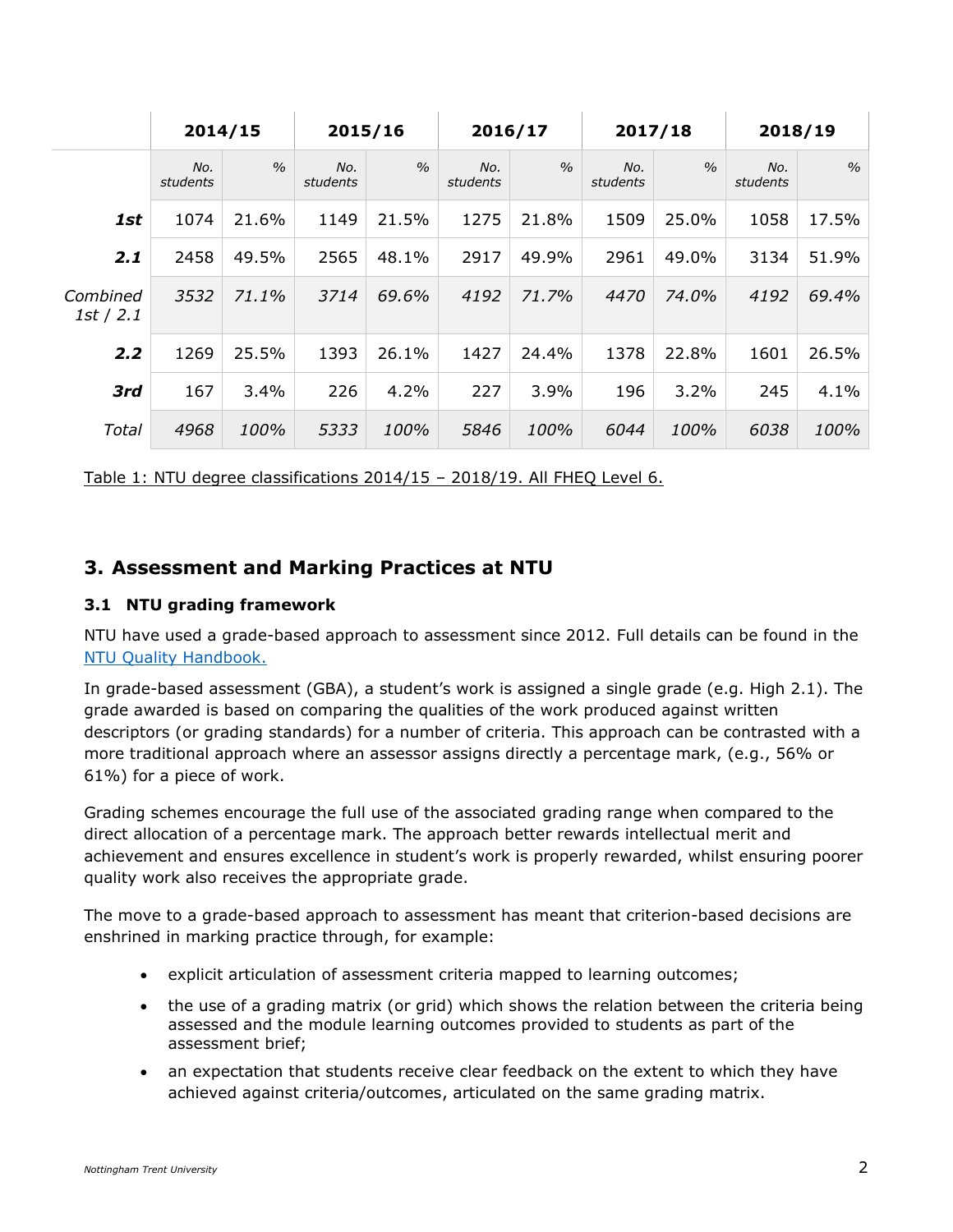GBA provides a number of other benefits including: focusing assessment design on learning outcomes; ensuring consistency in assessment decisions; clarifying students' understanding of degree-level performance; supporting transparency of assessment decisions; enhancing the effectiveness of feedback. Because of the significant work that has taken place at NTU in this area over the last eight years, we are confident that these factors make a positive contribution to the ongoing value of NTU awards.

### **3.2 Ensuring standards**

Academic approval at NTU, including for courses that are provisioned in collaboration with another institution or organisation, requires that standards are set for courses which align to the appropriate level within the Framework for Higher Education Qualifications (FHEQ) and take into account any specific award characteristics and QAA Subject Benchmark Statements where relevant. External expertise (both academic and non-academic) provides assurance that standards being set are in line with sector and employer expectations.

All courses have at least one external examiner and a Board of Examiners. Included in the responsibilities of the external examiner is the requirement that they assess whether the standards set for the course are appropriate for its awards by reference to national subject benchmarks, the national qualification framework and the course specification. They are also required to make a judgement on the comparability of the standards of the course with those of similar courses in the sector.

For collaborative provision, further assurances are afforded through the responsibility of NTU colleagues in dedicated liaison roles. Annual reports which comment on the fairness and rigour of the assessment process at partners, and on the appropriateness of student outcomes feed into the University's annual monitoring framework.

Assessment tasks are moderated by both internal and external peers. Where the assessment contributes to the classification of the final award, this moderation is carried out by the external examiner.

#### **3.3 Ensuring shared understandings**

Key to ensuring standards is a shared understanding among stakeholders of those standards and how they are ensured. Students, academic staff and external colleagues are fully briefed of NTU's expectations around assessment and awards. This includes, but is not limited to:

- invitations to all examiners to an External Examiner induction where the NTU grading framework is discussed;
- staff development with colleagues in Academic Liaison and Collaborative Academic Lead roles, for collaborative provision;
- School-based events to support colleagues who are designing and delivering assessment at our collaborative partners;
- an assessment focus within the postgraduate qualification which all NTU staff new to teaching are required to complete;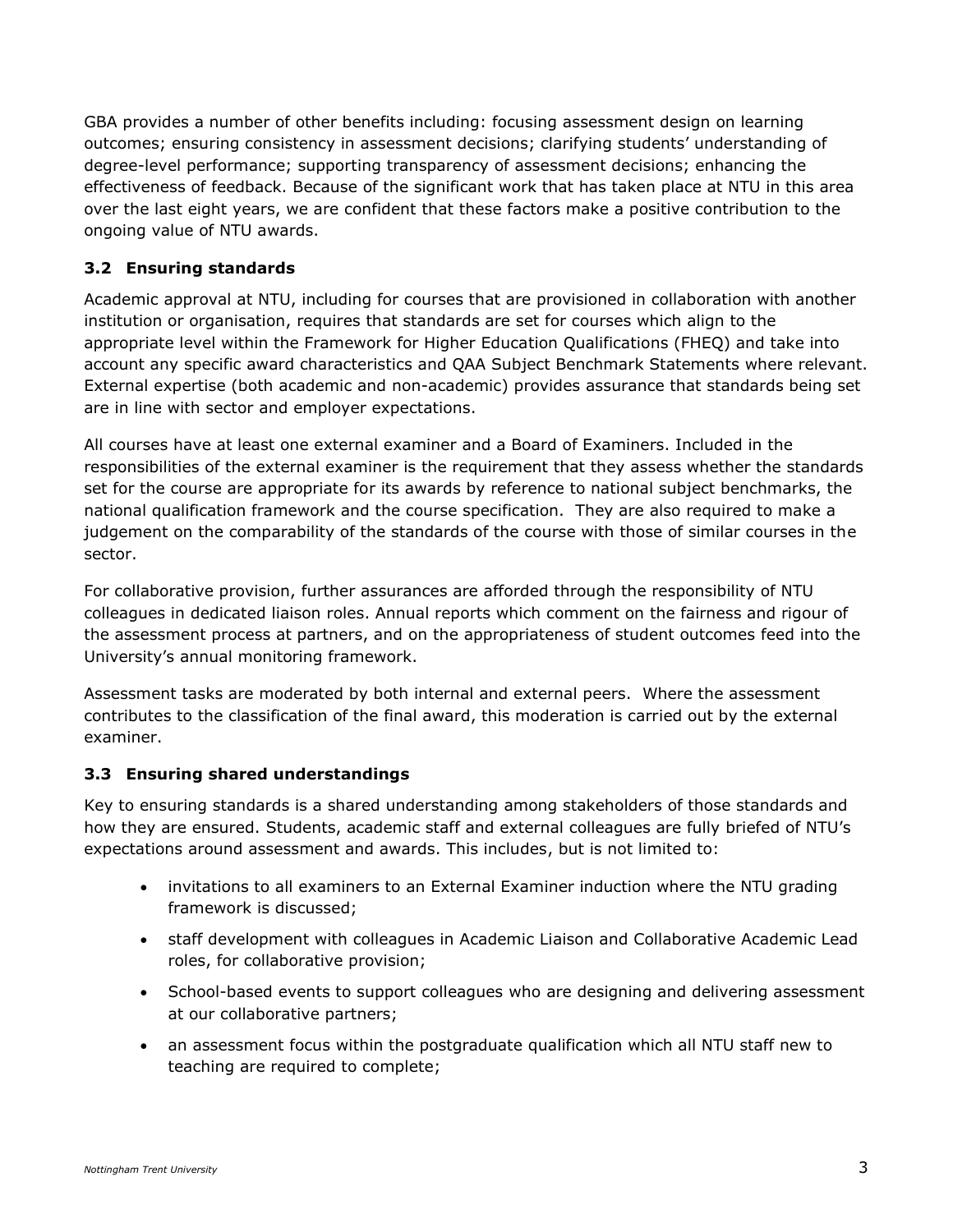- a newly developed assessment module which is compulsory for all staff with a learning and teaching responsibility who are not eligible to do the full postgraduate qualification;
- an Assessment Steering Group, chaired by the Deputy Vice-Chancellor, reporting to Academic Board, which led the University's communications around the changes made to the degree algorithm (2018/19);
- a set of online guidance for staff and, separately for students, on the rationale behind the changes to the assessment framework.

# **4. Academic governance**

NTU's governance structures provide assurance that students are able to meet, and to surpass, threshold academic standards by defining these standards when courses are approved, by monitoring the outcomes of students as they progress through the course and by reviewing the final classifications awarded.

Academic Board has ultimate responsibility for the standards of the NTU award. The annual quality assurance cycle ensures that evidence about standard setting at course approval, course review, and examination boards is considered by the various committees of Academic Board. This includes outcomes from quality management processes which ensure the standards awards delivered through our partnership arrangements. On a scheduled basis, the Board of Governors receives thematic papers which set out the current state-of-play with respect to standards and quality.

# **5. Grading scale, calculations and the NTU degree algorithm**

The changes since 2012 to the NTU grading scale and degree algorithm are outlined below. These align directly to the recently published 'Principles for effective degree algorithm design' (UUK, July 2020). They are published in the University's [Common Assessment Regulations.](https://www.ntu.ac.uk/__data/assets/pdf_file/0027/921366/quality-handbook-section-16a-common-assessment-regulations-for-bachelors-integrated-masters-degrees.pdf)

### **5.1 Grading scale**

We have shifted to a 'linear' system of numbers that represent each grade (0-16, instead of 0- 100). The linear scale is part of our specific and principled response to artefactual grade improvement, because in the 0-100 (non-linear) system some students benefit from the artefactual inflationary effects of the traditional '70-100' first class range. The linear scale explicitly ensures all of our students have the same opportunities to gain from improvements in their work.

#### **5.2 Degree algorithm**

We have enhanced the rigour of the algorithm which is used to calculate student awards. In essence, a student is awarded a first if they have performed at a first-class standard on the majority of their modules. This is a demonstrably valid way of determining the awards we make to students.

Final classification of the award is determined by the *better* of either:

(a) the weighted arithmetic mean of level 5 and level 6 modules, or where level 5 is not specified as contributing to the final award, the weighted arithmetic mean of level 6 modules **or**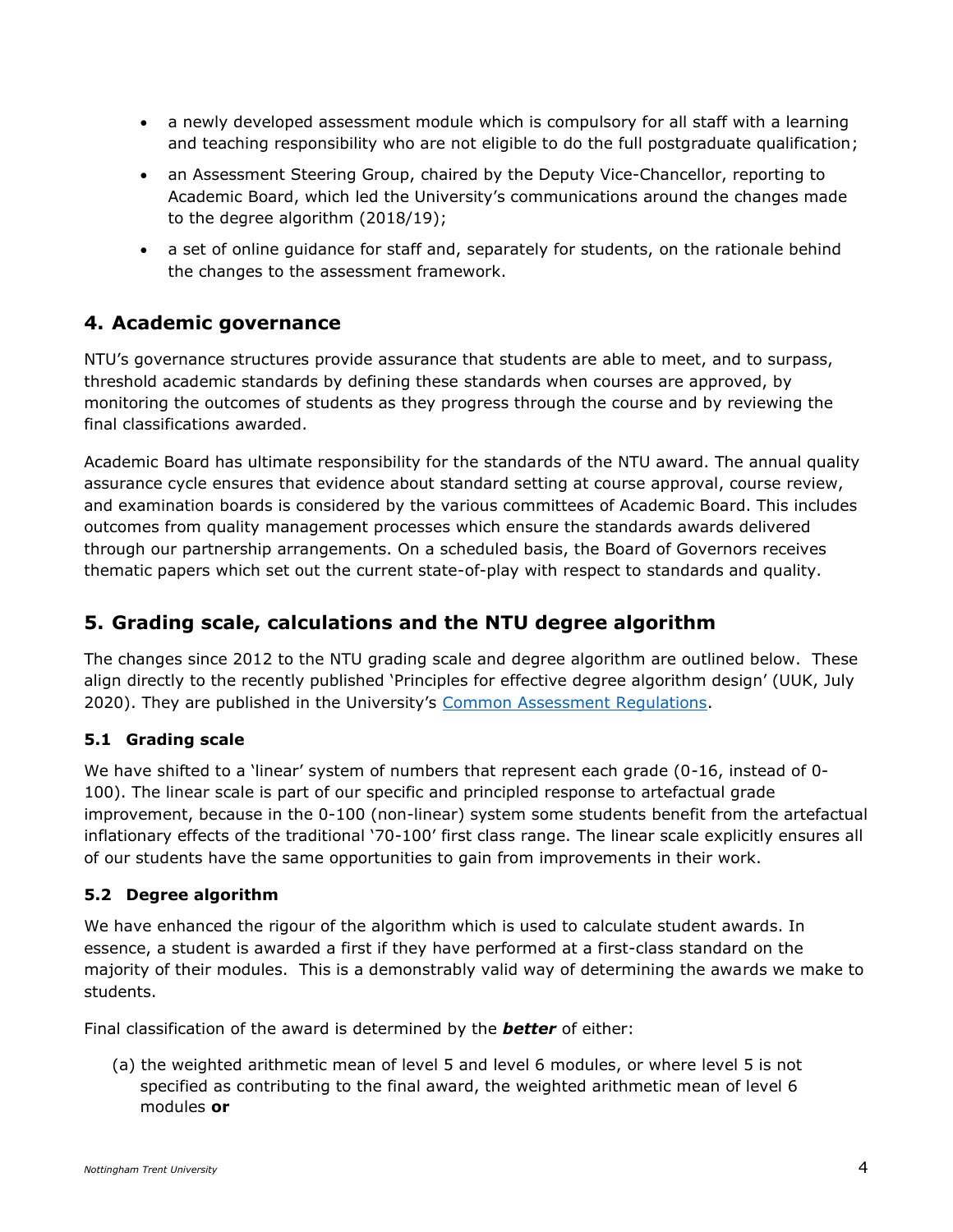(b) the majority grade of level 5 (where level 5 is specified as contributing to the final award) and level 6 modules, where the majority grade is calculated on the basis of more than half of the credits which contribute to the award achieving a particular classification or higher.

#### **5.3 Level weightings**

We have addressed the significant variation in the extent to which level 5 study contributed to the final award. Because such variability is confusing to students and suggests a somewhat arbitrary decision about the significance of a level 5 contribution, we have now re-specified all courses such that, unless there is a clear rationale for not including a contribution of level 5, all courses will be weighted 20:80 level 5:level 6 in the final award calculation.

#### **5.4 Borderline conventions**

We have removed the inconsistency of award boards across the University particularly for students at the borderline of two classifications. Different award boards have historically used different variations of the rules to enable students with particular profiles at the top of a classification band to be awarded a degree in the higher band.

#### **5.5 Moderation**

NTU has a clear policy on the moderation of grades which establishes whether judgements are at the appropriate standard, are consistent, and are in line with the assessment criteria. Moderation also involves consideration of descriptive statistics related to assessment grading.

#### **5.6 Rounding conventions**

NTU operates the conventional method of rounding at all levels of aggregation: below 0.5 is rounded down; 0.5 and above is rounded up. This decision aligns with the principles of simplicity and transparency.

#### **5.7 Discounting**

The NTU assessment framework does not allow for discounting of credits in the final award. All course learning outcomes must have been demonstrated, and all modules awarded a pass in order to achieve the award. Where assessment of a (limited) number of credits does not reach the pass threshold, the award will only be given when there is evidence that the learning outcomes associated with the missing credit have been evidenced elsewhere.

#### **5.8 Criterion-referenced decisions**

Decisions about award classifications are explicitly criterion-referenced and not norm-referenced. This has always been the case and continues to be the case. Moderation policy explicitly does not allow for norm referencing or comparisons with external benchmarks.

### **6. Teaching Practices and Learning Resources**

NTU has seen significant improvements in areas of learning, teaching, student support, and resources, which explain an increase in numbers of students attaining good degrees (2008/09 – present). Our entry tariff has steadily risen over this period, suggesting that our students are better placed to benefit from their studies.